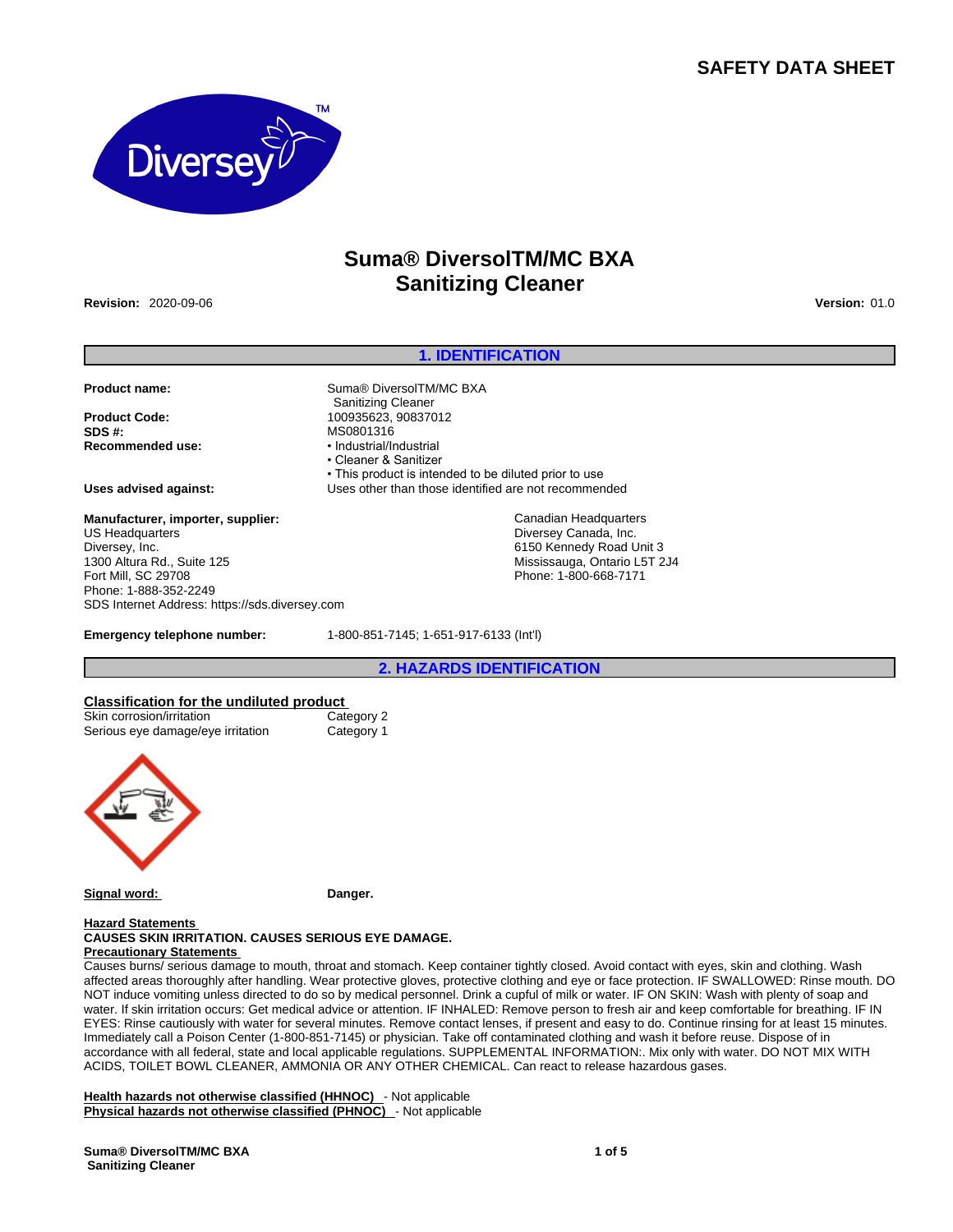#### **Classification for the diluted product** @ 1:320

This product, when diluted as stated on the label, is not classified as hazardous according to OSHA 29CFR 1910.1200 (HazCom 2012-GHS) and Canadian Hazardous Products Regulations (HPR) (WHMIS 2015-GHS).

#### **Hazard and Precautionary Statements**

None required.

# **3. COMPOSITION/INFORMATION ON INGREDIENTS**

# **Classified Ingredients**

| Ingredient(s)       | CAS#       | Weight %     |
|---------------------|------------|--------------|
| Trisodium phosphate | 10101-89-0 | $-60%$<br>30 |
| Sodium hypochlorite | 7681-52-9  | $-5%$        |
| Sodium hydroxide    | 1310-73-2  | 1%<br>- -    |

#### **4. FIRST AID MEASURES**

#### **Undiluted Product:**

**Eyes:** IF IN EYES: Rinse cautiously with water for several minutes. Remove contact lenses, if present and easy to do. Continue rinsing for at least 15 minutes.

**Skin:** IF ON SKIN: Wash with plenty of soap and water. If skin irritation occurs: Get medical advice/attention.

**Inhalation:** IF INHALED: Remove person to fresh air and keep comfortable for breathing.

**Ingestion:** IF SWALLOWED: Rinse mouth. DO NOT induce vomiting unless directed to do so by medical personnel. Drink a cupful of milk or water.

**Most Important Symptoms/Effects:** No information available. **Immediate medical attention and special treatment needed** Not applicable.

#### **Diluted Product:**

**Eyes:** Rinse with plenty of water. **Skin:** No specific first aid measures are required **Inhalation:** No specific first aid measures are required **Ingestion:** IF SWALLOWED: Call a Poison Center (1-800-851-7145) or doctor/physician if you feel unwell.

# **5. FIRE-FIGHTING MEASURES**

**Specific methods:** No special methods required **Suitable extinguishing media:** Not applicable.

**Specific hazards:** Corrosive material (See sections 8 and 10).

**Special protective equipment for firefighters:** As in any fire, wear self-contained breathing apparatus pressure-demand, MSHA/NIOSH (approved or equivalent) and full protective gear.

**Extinguishing media which must not be used for safety reasons:** No information available.

# **6. ACCIDENTAL RELEASE MEASURES**

**Environmental precautions and clean-up methods:** 

**Personal precautions:** Put on appropriate personal protective equipment (see Section 8.). Clean-up methods - large spillage. Absorb spill with inert material (e.g. dry sand or earth), then place in a chemical waste container. Use a water rinse for final clean-up.

# **7. HANDLING AND STORAGE**

**Handling:** Avoid contact with skin, eyes and clothing. Wash thoroughly after handling. Do not taste or swallow. Product residue may remain on/in empty containers. All precautions for handling the product must be used in handling the empty container and residue. Avoid breathing vapors or mists. Use only with adequate ventilation. Remove and wash contaminated clothing and footwear before re-use. Mix only with water. DO NOT MIX WITH ACIDS, TOILET BOWL CLEANERS, AMMONIA, OR ANY OTHER CHEMICAL. Can react to release hazardous gases. **Storage:** Keep tightly closed in a dry, cool and well-ventilated place.

**Aerosol Level (if applicable) :** Not applicable.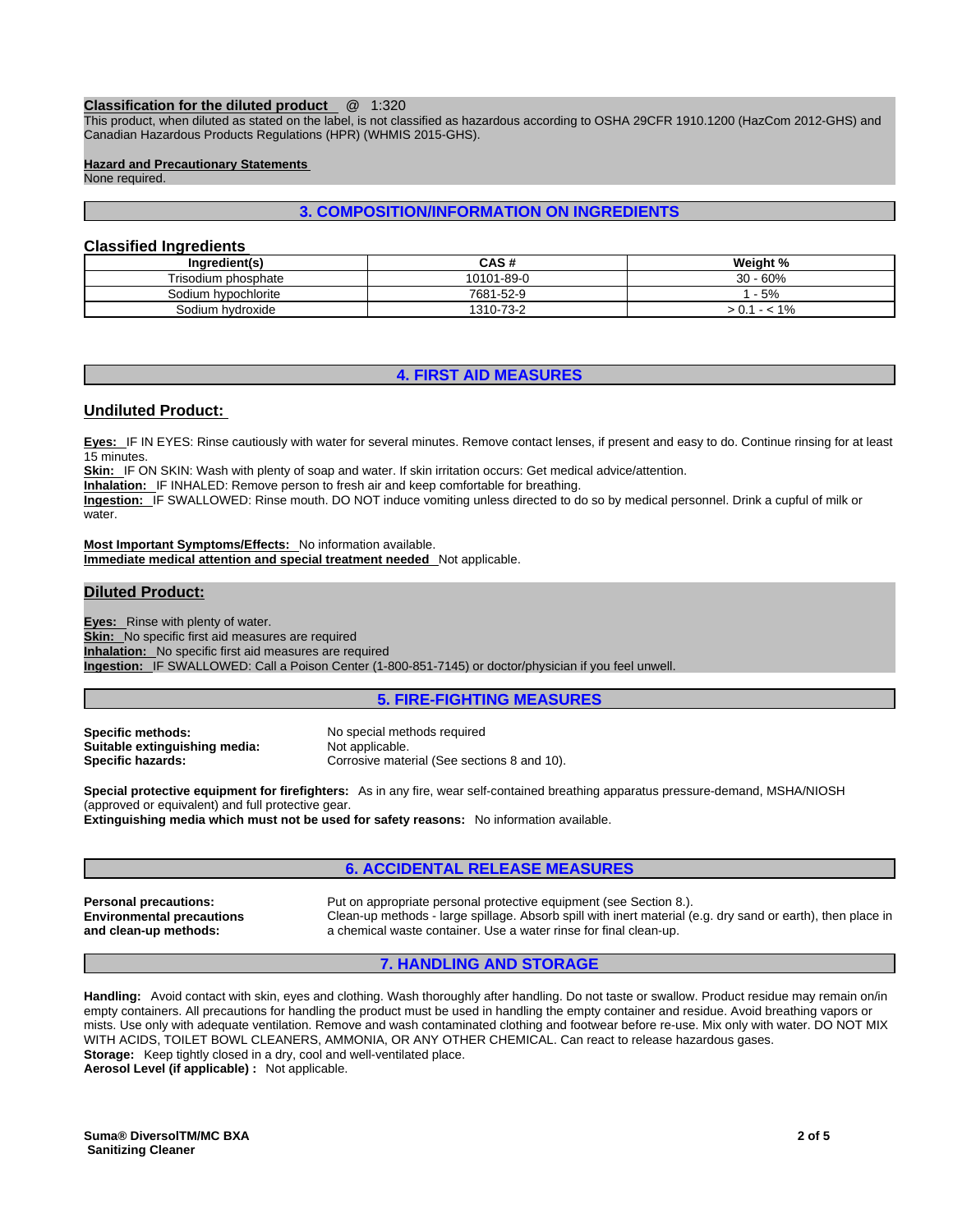# **8. EXPOSURE CONTROLS / PERSONAL PROTECTION**

#### **Exposure Guidelines:** .

| .                   | л                   | $\sim$<br>71 L        | .                            |
|---------------------|---------------------|-----------------------|------------------------------|
| hvdroxide<br>30diur | –<br>--<br>. .<br>- | ma/r.<br>∶eılına<br>- | `m∩/m⊱<br>$\frac{1}{1}$<br>. |

#### **Undiluted Product:**

**Engineering measures to reduce exposure:** Good general ventilation should be sufficient to control airborne levels.

#### **Personal Protective Equipment**

| Eye protection:                | Chemical-splash goggles.                                                                            |
|--------------------------------|-----------------------------------------------------------------------------------------------------|
| Hand protection:               | Chemical-resistant gloves.                                                                          |
| Skin and body protection:      | Protective footwear. If major exposure is possible, wear suitable protective clothing and footwear. |
| <b>Respiratory protection:</b> | No personal protective equipment required under normal use conditions.                              |
| Hygiene measures:              | Handle in accordance with good industrial hygiene and safety practice.                              |

#### **Diluted Product:**

**Engineering measures to reduce exposure:** Good general ventilation should be sufficient to control airborne levels.

#### **Personal Protective Equipment**

| Eye protection:                | No personal protective equipment required under normal use conditions. |
|--------------------------------|------------------------------------------------------------------------|
| Hand protection:               | No personal protective equipment required under normal use conditions. |
| Skin and body protection:      | No personal protective equipment required under normal use conditions. |
| <b>Respiratory protection:</b> | No personal protective equipment required under normal use conditions. |
| Hygiene measures:              | Handle in accordance with good industrial hygiene and safety practice. |

# **9. PHYSICAL AND CHEMICAL PROPERTIES**

| <b>Physical State: Powder</b>                                     | Pink<br><b>Color:</b> Opaque                                      |
|-------------------------------------------------------------------|-------------------------------------------------------------------|
| <b>Evaporation Rate:</b> No information available                 | <b>Odor:</b> Chlorine                                             |
| <b>Odor threshold:</b> No information available.                  | <b>Boiling point/range:</b> Not determined                        |
| <b>Melting point/range:</b> Not determined                        | <b>Decomposition temperature:</b> Not determined                  |
| Autoignition temperature: No information available                | <b>Solubility: Completely Soluble</b>                             |
| <b>Solubility in other solvents:</b> No information available     | Relative Density (relative to water): 0.85                        |
| Density: Specific gravity: 0.85 Kg/L                              | Vapor density: No information available                           |
| <b>Bulk density:</b> No information available                     | Vapor pressure: No information available.                         |
| <b>Flash point (°F):</b> Not applicable                           | Partition coefficient (n-octanol/water): No information available |
| Viscosity: No information available                               | <b>Elemental Phosphorus: 6.73 % by wt.</b>                        |
| <b>VOC:</b> 0 % $*$                                               | <b>pH</b> : Not applicable                                        |
| <b>Flammability (Solid or Gas):</b> Not flammable                 | <b>Sustained combustion:</b> Not applicable                       |
| Explosion limits: - upper: Not determined - lower: Not determined |                                                                   |
| 93.3 °C<br>200 °F >                                               |                                                                   |

#### **VOC % by wt. at use dilution:** 0

\* - Title 17, California Code of Regulations, Division 3, Chapter 1, Subchapter 8.5, Article 2, Consumer Products, Sections 94508

#### **10. STABILITY AND REACTIVITY**

**Reactivity:** Not Applicable Stability: Not Applicable Stability: **Hazardous decomposition products:** 

The product is stable<br>None reasonably foreseeable. **Materials to avoid: Acids.** Ammonia. Do not mix with any other product or chemical unless specified in the use directions.<br> **Conditions to avoid:** No information available. **Conditions to avoid:** No information available.

# **11. TOXICOLOGICAL INFORMATION**

**Information on likely routes of exposure:**

Skin contact, Inhalation, Ingestion, Eye contact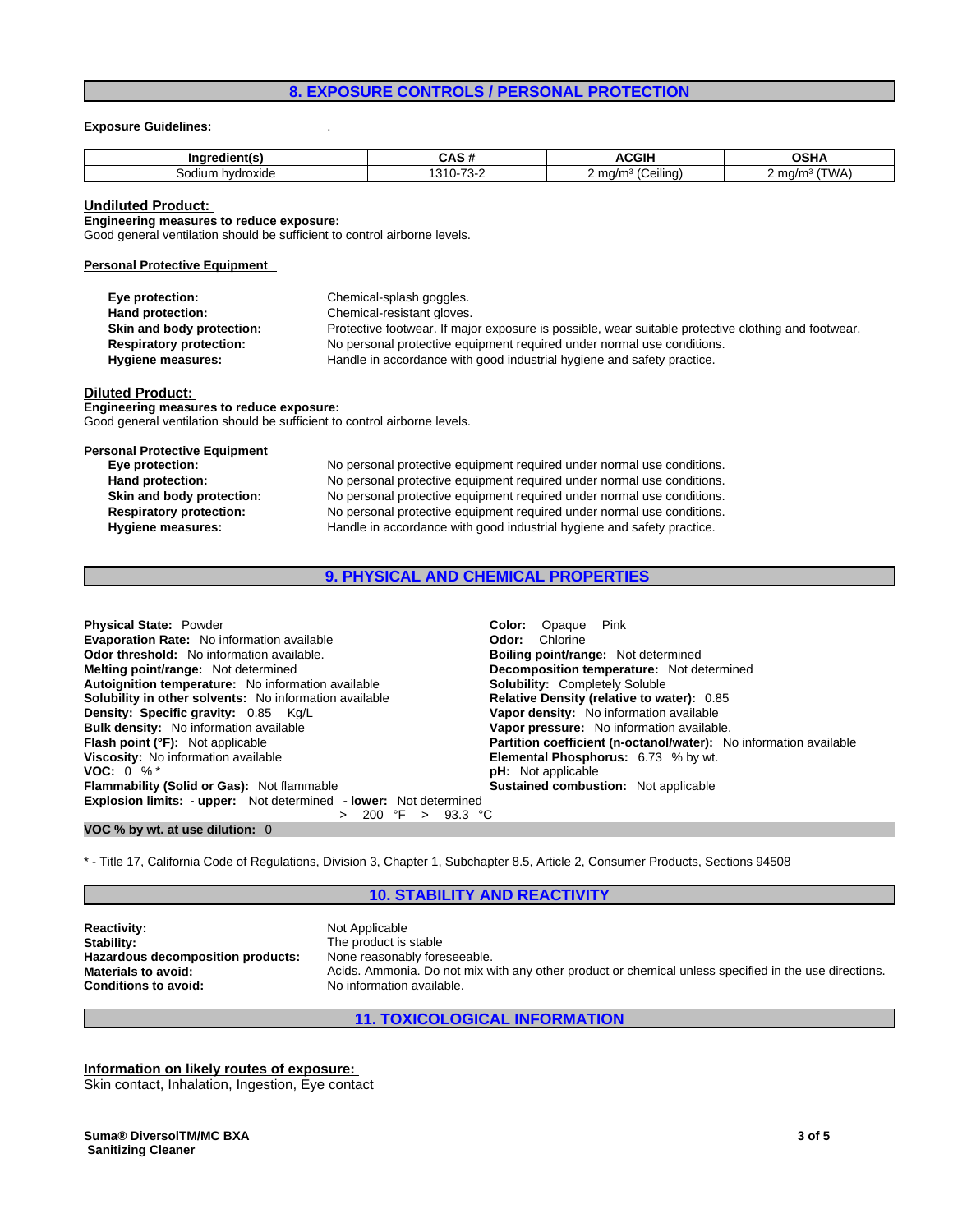#### **Delayed, immediate, or chronic effects and symptoms from short and long-term exposure**

**Skin contact:** Causes skin irritation. Symptoms may include pain (which may be delayed), redness, and/or discomfort. **Eye contact:** Corrosive. Causes serious eye damage. Symptoms may include pain, burning sensation, redness, watering, blurred vision or loss of vision.

**Ingestion:** Causes burns/ serious damage to mouth, throat and stomach. Symptoms may include stomach pain and nausea. **Inhalation:** May cause irritation and corrosive effects to nose, throat and respiratory tract. Symptoms may include coughing and difficulty breathing.

**Sensitization:** No known effects.

**Target Organs (SE):** None known **Target Organs (RE):** None known

**Numerical measures of toxicity ATE - Oral (mg/kg):** >5000

**12. ECOLOGICAL INFORMATION**

**Ecotoxicity:** No information available.

**Persistence and Degradability:** No information available.

**Bioaccumulation:** No information available.

# **13. DISPOSAL CONSIDERATIONS**

**Waste from residues / unused products (undiluted product):** This product, as sold, if discarded or disposed, is not a hazardous waste according to Federal regulations (40 CFR 261.4 (b)(4)). Under RCRA, it is the responsibility of the user of the product to determine, at the time of disposal, whether the waste solution meets RCRA criteria for hazardous waste. Dispose in compliance with all Federal, state, provincial, and local laws and regulations.

**Waste from residues / unused products (diluted product):** This product, when diluted as stated on this SDS, is not a hazardous waste according to Federal regulations (40 CFR 261.4 (b)(4)). Under RCRA, it is the responsibility of the user of the product to determine, at the time of disposal, whether the waste solution meets RCRA criteria for hazardous waste. Dispose in compliance with all Federal, state, provincial, and local laws and regulations.

**RCRA Hazard Class (undiluted product):** Not Regulated **RCRA Hazard Class (diluted product):** Not Regulated **Contaminated Packaging:** Do not re-use empty containers.

**14. TRANSPORT INFORMATION**

**DOT (Ground) Bill of Lading Description:** NOT REGULATED

**IMDG (Ocean) Bill of Lading Description:** UN3077, ENVIRONMENTALLY HAZARDOUS SUBSTANCE, SOLID, N.O.S., (sodium hypochlorite), 9, III, MARINE POLLUTANT

**15. REGULATORY INFORMATION**

**International Inventories at CAS# Level** 

**CERCLA/ SARA** 

| Ingredient(s)       | CAS #      | Weight % | <b>ICERCLA/SARA RQ (Ibs)</b> | Section 302 TPQ (lbs) | Section 313 |
|---------------------|------------|----------|------------------------------|-----------------------|-------------|
| Trisodium phosphate | 10101-89-0 | 30 - 60% | 5000                         |                       |             |
| Disodium phosphate  | 7558-79-4  | $-13%$   | 5000                         |                       |             |
| Sodium hypochlorite | 7681-52-9  | $-5%$    | 100                          |                       |             |